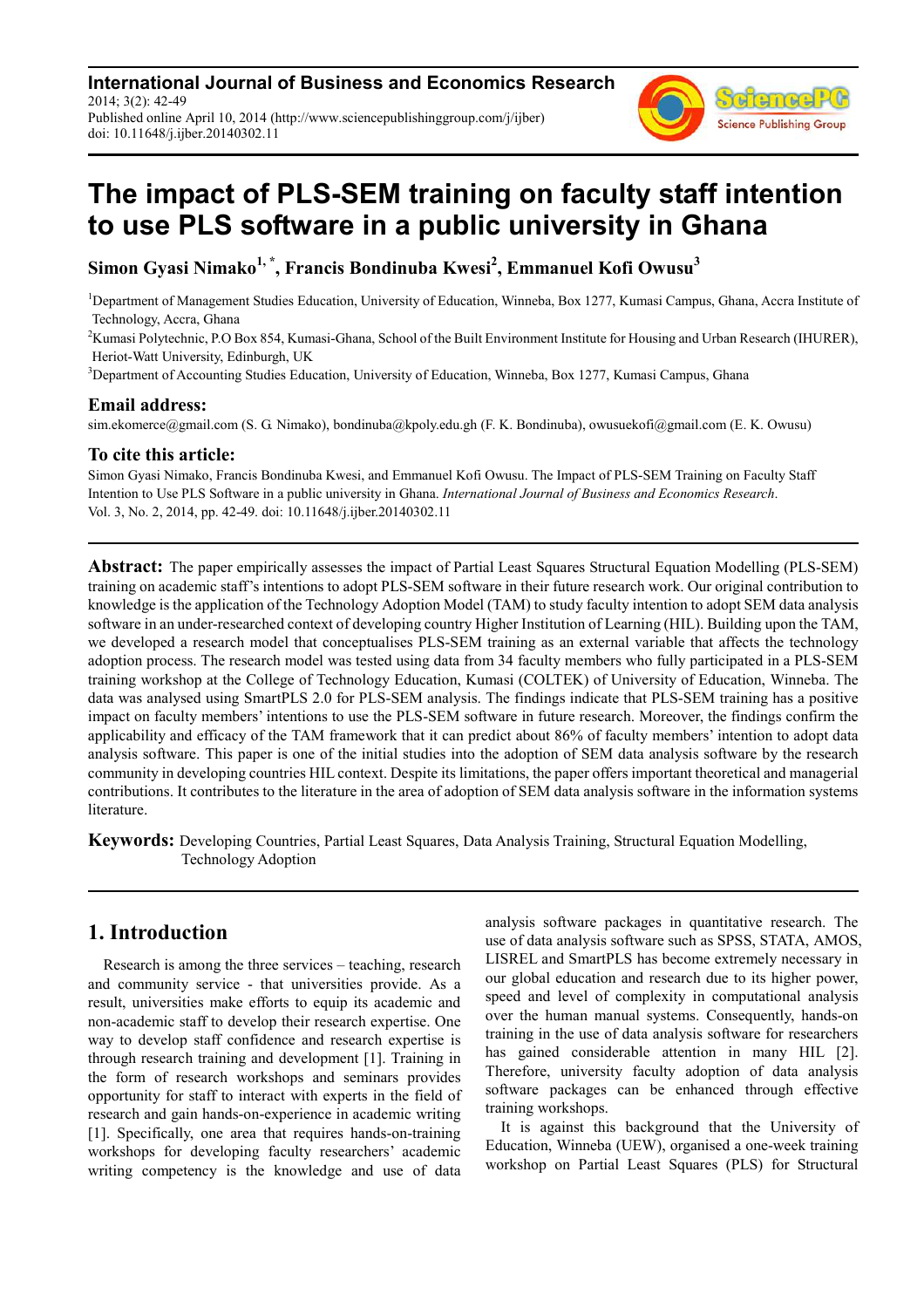Equation Modelling (SEM) for its faculty members, both academic and non-academic in 2013. UEW is the only public university in Ghana that is statutorily mandated to provide teacher education for all level of education in Ghana. Currently UEW operates through its four campuses in Winneba, Kumasi, Asante-Mampong and Ajumako.

PLS-SEM is a second generation data analysis methodology for performing SEM based on Partial Least Square algorithm, and it is increasingly gaining widespread acceptance and use among academics, researchers and professionals in many disciplines [3-5]. By providing faculty and other senior members training in PLS-SEM, the University was implementing strategies in its strategic plan to provide institutional resource and support for developing its staff research expertise in order to catch up with current global demand for evidenced-based scholarly papers.

The study is necessary because it is important for management of UEW to be empirically informed regarding the extent to which the PLS-SEM training influenced staff's intentions to use PLS software and/or methodology. This is a strategic means of providing feedback for management strategy and policy towards development of its faculty research expertise to enable the faculty fit into the current trend of international research paradigms that incorporate rigorous data analysis methodologies.

Moreover, while technology adoption models such as Technology Acceptance Model (TAM) developed by [6] has been applied in many specific research contexts [7-8], very limited attention has been given to research in the adoption of data analysis software by academic staff in developing countries HIL. In particular, since no study, as far as the researchers know, has been conducted to apply the TAM to the specific context of data analysis software adoption among university faculty members, this paper will extend the application of the TAM to data analysis software adoption by faculty members, in HIL in a developing country's context. This will further our theoretical understanding of the extent to which technology adoption factors such as individual's perceived usefulness, perceived ease of use and attitude towards the technology in question can be affected by external facilitating conditions such as training, which has received considerably little attention in the technology adoption literature, especially in developing countries contexts. In view of the above, this paper seeks to assess the impact of PLS-SEM training on academic staff's intentions to adopt PLS-SEM software in their future research work.

Specifically, the paper is guided by the following objectives:

- 1. To determine the extent to which PLS-SEM training influences academic staff's perceived usefulness, perceived ease of use, attitude and intention to use SEM-PLS software in research.
- 2. To assess the extent to which the application of TAM is capable of explaining staff intentions to adopt PLS-SEM data analysis software in developing countries HIL such as UEW.

# **2. Theoretical Background and Hypothesis**

#### *2.1. PLS-SEM*

The need for testing cause-and-effect relationships involving many dependent and independent variables simultaneously has led to a growing interest in SEM methodologies and their attendant software development [3, 31]. Two SEM methodologies that dominate the literature are Covariant-based SEM (CB-SEM) and PLS-SEM. PLS-SEM is a component-based causal modelling approach aimed at maximizing the explained variance of the dependent latent constructs [5]. Contrary to CB-SEM methodology, PLS-SEM is preferred for its soft non-parametric distributional assumptions, ability to estimate relationships between latent variables with both formative and reflective indicators, ability to handle complex models and availability of varieties of software for PLS-SEM modelling [3-5].

Some of the software developed for PLS-SEM include SmartPLS, PLS-Graph, WarpPLs and Visual PLS [9]. PLS-SEM has gained widespread acceptance in many academic disciplines [3, 5, 10]. However, some of its limitations are that PLS-SEM is not as yet capable of handling multi-group analysis of more than two groups and its does produce model goodness-of-fit indices as in CB-SEM.

Despite the growing number of studies on PLS-SEM, relatively few researchers in developing countries HIL appear to be familiar with its procedures and use in quantitative research. Given its advantages and growing acceptance in the academic and professional cycles [5], it becomes important for researchers in HIL in developing countries like UEW in Ghana to provide adequate training in PLS-SEM to equip faculty members with the requisite knowledge and skills in PLS-SEM methodology and software to enhance their research competencies.

#### *2.2. The Technology Acceptance Model (TAM)*

In the information system literature, several models have been developed to help explain the factors that influence user adoption and use of technology, such as computer and information systems software. One such model is the Technology Acceptance Model (TAM) developed by [6]. While there have been several attempts to extend the TAM, its most basic constructs are still relevant in explaining user acceptance and use of technology in many contexts.

The TAM was developed to explain the factors that influence individual's adoption and acceptance of a technology. It provides useful foundation for understanding the factors that drive technology acceptance, and has therefore been one of the most widely adopted theoretical framework in understanding user acceptance of technology [7]. The TAM (see Fig. 1) came from [11]. According to the TAM, perceived usefulness and perceived ease of use of the technology in question are hypothesized to be fundamental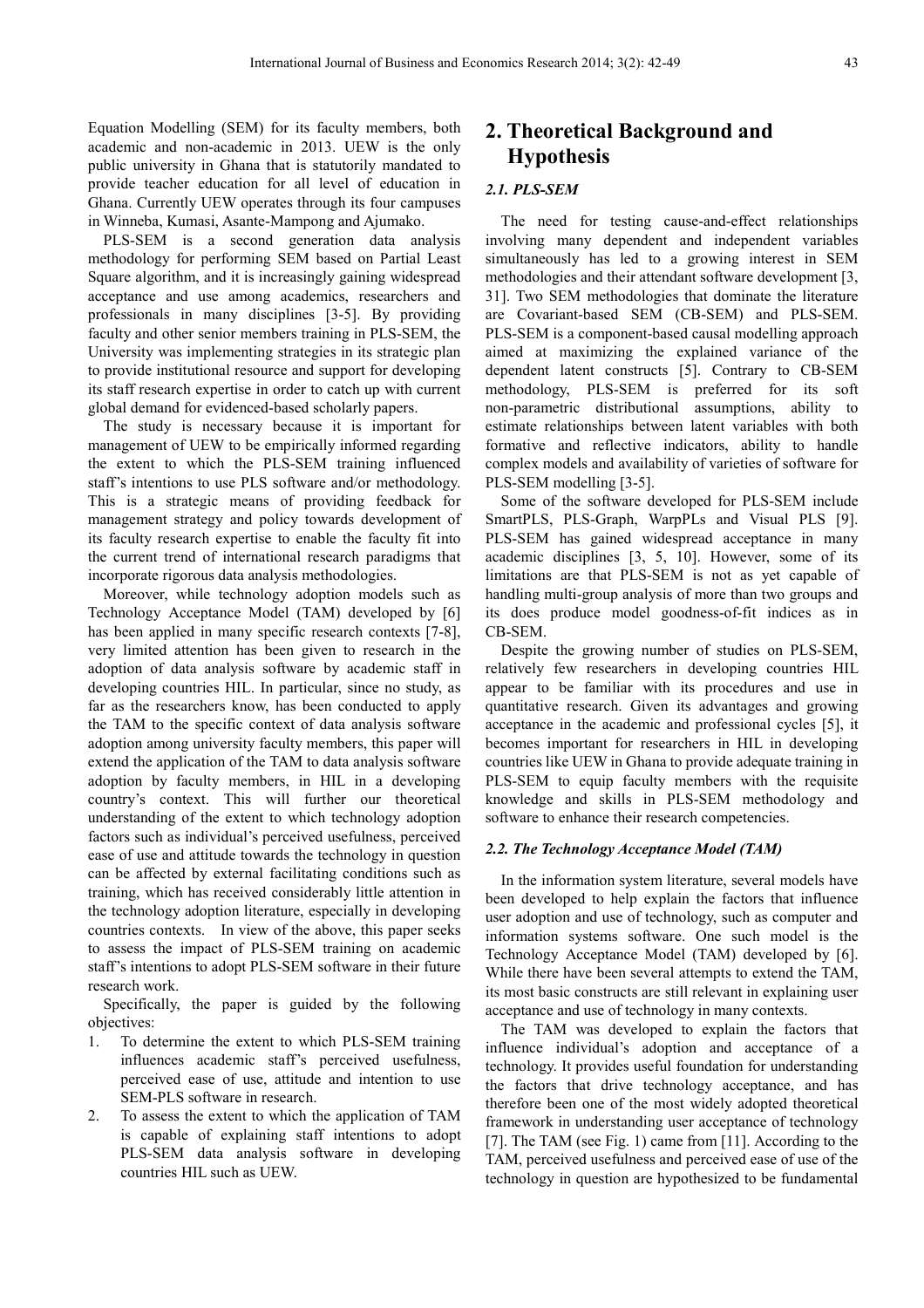determinants of user acceptance. The TAM posits that users' actual or behavioural acceptance is principally determined by behavioural intentions to use the technology in question. Behavioural intentions are in turn influenced by the user's attitude towards technology.

Reference [6] maintain that perceived usefulness and perceived ease of use are beliefs that lead to favourable attitudes and intentions to accept and use technology, which in turn affects acceptance and use or adoption of the technology in question. Despite the fact that the TAM has been criticized of having attracted a lot of modifications and extensions, suggesting that the model is inadequate to explain technology acceptance in many research context [7], it continues to be empirically proven for its ability to predict about 40% of a system use [8, 12-14], and has received praise for its parsimony and predictive powers over the years. The TAM therefore, could become an important reference theory in understanding PLS-SEM software adoption by faculty members in HIL.



*Fig 1. Technology Acceptance Model. Adapted from [6].* 

Note: INT – Intention to Use Technology, ATT- Computer Attitude, PEU – Perceived Ease of Use, PUS – Perceived Usefulness, EXT – External Variables, A/UOT – Acceptance/use of technology

#### *2.3. Research Model and Hypothesis Development*

The conceptual framework for this study adopts the TAM as its theoretical foundation. It conceptualises PLS-SEM training as part of the external variables that also acts as facilitating condition that can positively affect perceived ease of use (PEU), perceived usefulness (PUS) and attitude towards the use of PLS-SEM software (ATT) by academic staff.

Training is generally used to develop individual's skills, attitudes, abilities, knowledge and competencies in organisations in order to function effectively on a given job or area of responsibility [15]. Training in PLS-SEM for beginners basically involves providing trainees with basic knowledge and skills in understanding and use of PLS-SEM methodology and software. Such training is expected to cover areas such as the overview and underlying assumptions of PLS-SEM methodology as well as its usefulness and procedures, its softwares and limitations in research.

Therefore, in order to influence staff intentions to use PLS-SEM software and methodology in their future work, training in the use of PLS-SEM software becomes one of the key external variable that management of HIL can use. Specifically, it is expected that based on the knowledge and skills gained from PLS-SEM training workshops, participants

would develop positive attitude towards the use of PLS-SEM software, gain more understanding of its usefulness, and be able to improve their perception of the ease of use of PLS-SEM software as proposed in the TAM. Thus, in the context of the TAM framework, PLS-SEM training could be described as an external variable that could affect the technology adoption process directly and indirectly.

The role of PLS-SEM training in technology adoption process, especially data analysis software adoption, has received relatively little empirical testing in general and in developing countries HIL contexts in particular. Moreover, though the TAM and its hypothesized relationships among perceived usefulness, perceived ease of use and attitude have received strong theoretical support in some information systems context [7, 8, 12-14], there is the need to extend the model to the context of adoption of data analysis software, which is under-researched and a relatively new area. Moreover, there is evidence of the positive influence of external variables in the technology adoption process in the extant literature in general [14-17]. Therefore, the study extends the basic TAM framework to the adoption of data analysis software by faculty members in HIL in developing countries such as Ghana, and assesses the impact of PLS-SEM training on the decision to adopt the technology. Based on the above discussion, the following hypotheses are proposed:

H1: PLS-SEM training will have significantly positive influence on perceived usefulness of PLS-SEM software for research work.

H2: PLS-SEM training will have significantly positive influence on perceived ease of use of PLS-SEM software for research work.

H3: PLS-SEM training will have significantly positive influence on attitude towards using PLS-SEM software for research work.

H4: PLS-SEM training will have significantly positive influence on intentions to use PLS-SEM software for research work.

H5: Perceived usefulness of PLS-SEM software will have significantly positive influence on attitude towards the use of PLS-SEM software for research work.

H6: Perceived usefulness of PLS-SEM software will have significantly positive influence on intentions to use PLS-SEM software for research work.

H7: Perceived ease of using PLS-SEM software will have significantly negative influence on attitude towards the use of PLS-SEM software for research work.

H8: Attitude towards using PLS-SEM software will have significantly positive influence on intentions to use PLS-SEM software for research work.

### **3. Methodology**

The population consisted of participants of a five-day PLS-SEM training workshop organised by the University of Education, Winneba for all senior members at the College of Technology Education, Kumasi Campus (COLTEK) from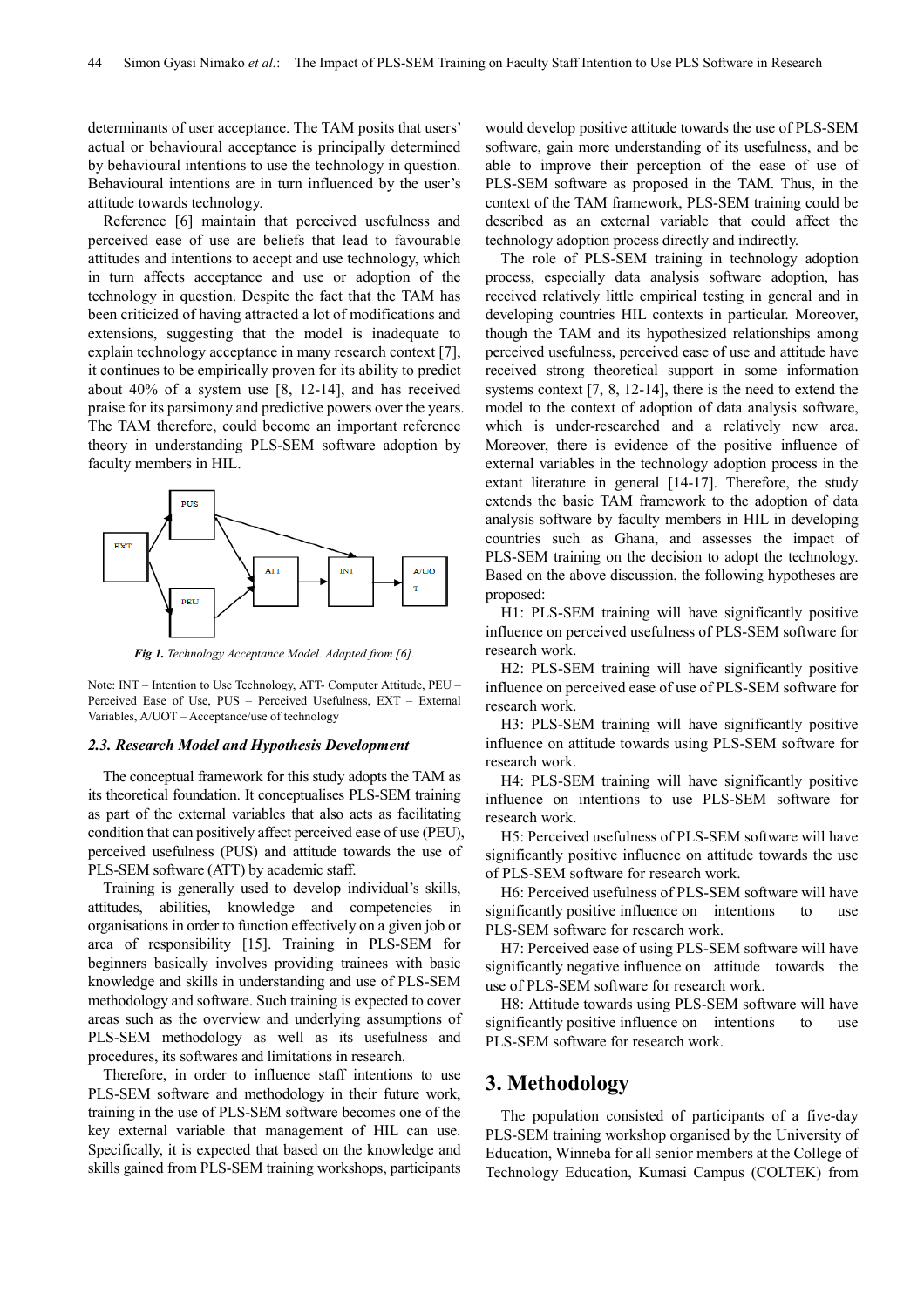3rd to 7th June 2013. The training sessions involved discussion of conceptual knowledge in PLS-SEM,

demonstrations by a facilitator, and hands-on practical work by participants using SmartPls 2.0 [18].



Note: PLS-SEM – Partial Least Squares Structural Equation Modelling

*Figure 2. Research model and hypothesized relationships.* 

Participants who completed the training workshop till the fifth day constituted the sample for the study; they were about 40 in number.

A questionnaire was developed to collect data from participants regarding their intentions to use PLS-SEM in future research work. It had two sections; section A contained 16 items for measuring the research constructs and section B had background data such as gender, age, department, staff status, publishing experience and study area. The questionnaire was distributed to participants to complete them and return at the end of the closing ceremony. In all 34 questionnaire were retrieved representing 85% response rate.

## **4. Data Analysis and Results**

Data was analysed using SmartPLS 2.0 [18] to perform Partial Least Squares Structural Equation Modelling (PLS-SEM) to test the hypothesized relationships among the constructs in the proposed model depicted (see Fig. 1). PLS-SEM was deemed most appropriate because of the predictive focus of the study [3]

For sample size considerations in PLS-SEM, according to reference [5, p. 144], as a common rule of thumb for appropriate sample size for testing PLS-SEM models is the rule of ten, which suggests ten times the largest number of structural paths directed at a particular latent construct in the structural model. In this study, the highest number of indicators for a construct was three and three structural paths at a time. Hence three multiplied by ten gives 30 cases; thus, our sample 34 respondents could be described as adequate. The SmartPLS 2.0 software was set to 500 bootstrap samples for the estimation of significance of the t-values. Generally, the data analysis followed [19]'s two-step approach: estimation of the measurement model before the structural model.

#### *4.1. Respondents' Background Data*

In terms of gender, majority were males (91%) and few females (9%), 38% of them were below 35 years of age,

19% were between 36 and 55 years and 2% were above 56 years and above. 44% were from the business faculty, 29% were in technology faculty, 25% were from other faculties. 82% were academic staff and 18% were non-academic staff. In terms of research experience, 65% of them had published less than five research papers, 13% had published from 5 to 15 research papers while 20% had not yet published any research paper. One person (2.9%) had used SEM in previous work, the rest had not yet used SEM in research. 29% of the respondents favoured quantitative research philosophy and about 71% favoured qualitative approach.

#### *4.2. Measurement Model Reliability and Validity*

*Table 1. Cross Loadings for Convergent validity* 

| Construct/<br><b>Indicators</b> | <b>ATT</b> | <b>INT</b> | <b>PEU</b> | <b>PUS</b> | TR    |
|---------------------------------|------------|------------|------------|------------|-------|
| ATT1                            | 0.925      | 0.819      | 0.712      | 0.716      | 0.773 |
| ATT <sub>2</sub>                | 0.878      | 0.733      | 0.585      | 0.681      | 0.670 |
| ATT3                            | 0.877      | 0.801      | 0.709      | 0.754      | 0.768 |
| INT <sub>1</sub>                | 0.704      | 0.941      | 0.692      | 0.743      | 0.799 |
| INT <sub>2</sub>                | 0.705      | 0.967      | 0.700      | 0.741      | 0.721 |
| INT3                            | 0.760      | 0.881      | 0.539      | 0.713      | 0.812 |
| PEU1                            | 0.705      | 0.586      | 0.833      | 0.592      | 0.732 |
| PEU <sub>2</sub>                | 0.589      | 0.537      | 0.770      | 0.552      | 0.458 |
| PEU <sub>3</sub>                | 0.453      | 0.513      | 0.756      | 0.466      | 0.525 |
| PUS <sub>1</sub>                | 0.616      | 0.563      | 0.602      | 0.779      | 0.635 |
| PUS <sub>2</sub>                | 0.652      | 0.666      | 0.587      | 0.804      | 0.663 |
| PUS3                            | 0.832      | 0.821      | 0.515      | 0.866      | 0.783 |
| TR1                             | 0.739      | 0.690      | 0.690      | 0.671      | 0.842 |
| TR <sub>2</sub>                 | 0.756      | 0.841      | 0.622      | 0.709      | 0.871 |
| TR <sub>3</sub>                 | 0.779      | 0.746      | 0.630      | 0.715      | 0.904 |

Notes: Item loadings are in bold, ATT – attitude toward PLS-SEM software, INT – Intention to use PLS-SEM software, PEW – Perceived ease of use of PLS-SEM software, PUS – Perceived usefulness of PLS-SEM software, TR - PLS-SEM Training

Construct reliability measures the extent of internal consistency of measures used, and it is assessed through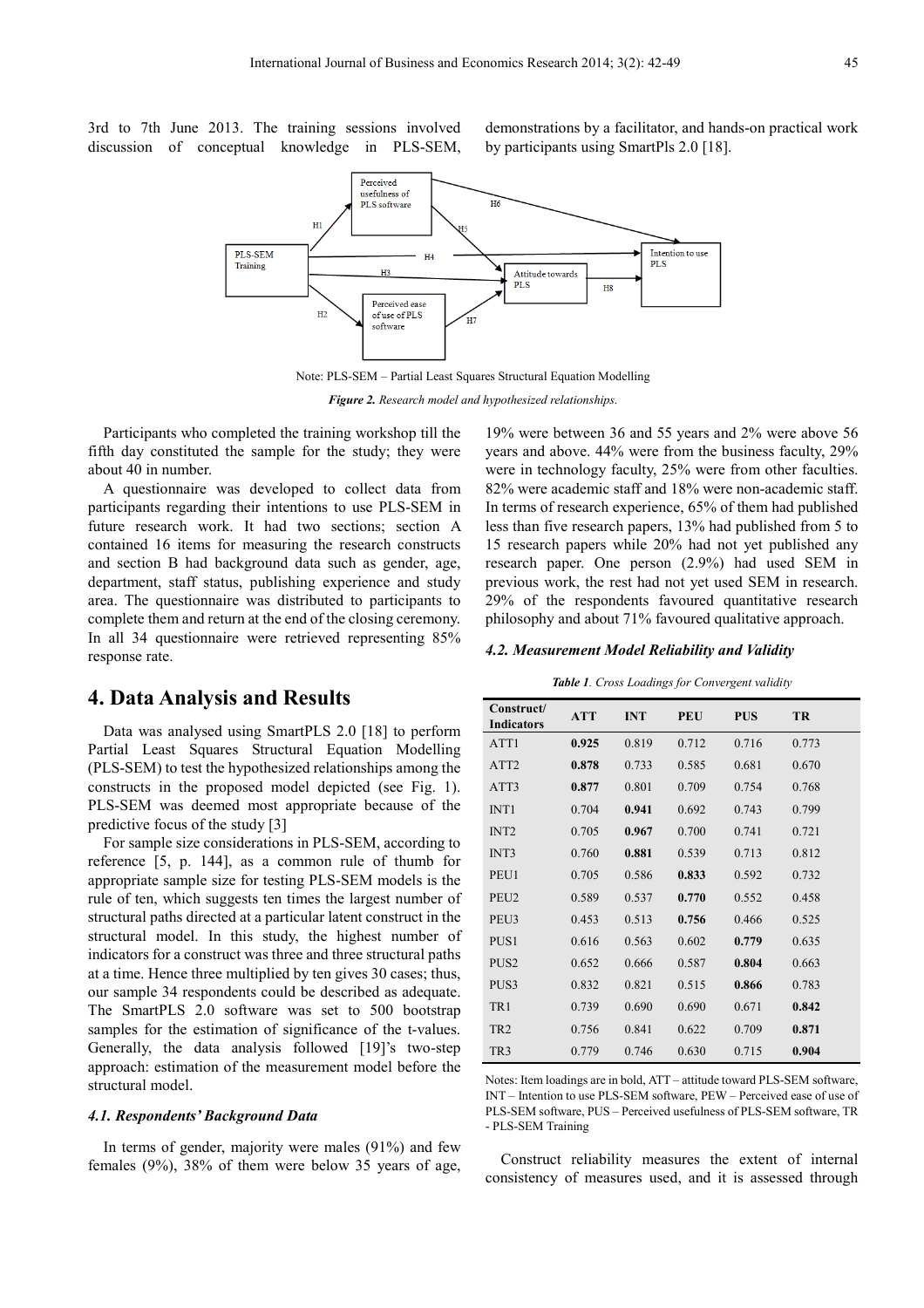Cronbach's alpha with the acceptable level of 0.7 for basic research and also through composite reliability, with acceptable value of 0.70 [20].

From Table 2, all of the constructs have higher Cronbach alphas above 0.70, indicating that these multiple measures are highly reliable for the measurement of each construct. Construct validity assesses the degree to which a measurement represents and logically connects the observed phenomenon to the construct through the fundamental theory [21]. It is assessed through convergent validity and discriminant validity [20].

|            | <b>ATT</b> | <b>INT</b> | PEU  | <b>PUS</b> |      | TR AVE | <b>CR</b> | CA   |
|------------|------------|------------|------|------------|------|--------|-----------|------|
| <b>ATT</b> | 0.89       |            |      |            |      | 0.80   | 0.92      | 0.87 |
| <b>INT</b> | 0.81       | 0.93       |      |            |      | 0.87   | 0.95      | 0.92 |
| PEU        | 0.75       | 0.70       | 0.79 |            |      | 0.62   | 0.83      | 0.70 |
| <b>PUS</b> | 0.77       | 0.75       | 0.69 | 0.82       |      | 0.67   | 0.86      | 0.75 |
| <b>TR</b>  | 0.87       | 0.81       | 0.74 | 0.76       | 0.87 | 0.76   | 0.91      | 0.84 |

Notes: AVEs are in the diagonal; correlations are below the diagonal; AVE-Average variance extracted, CR- Composite reliability, CA – Cronbach's alpha

Convergent validity can be assessed through construct factor (item) loadings (or cross loadings in PLS), average variance extracted (AVEs) that should have minimum loading of 0.5, and composite reliability (CR) with acceptable minimum of 0.70 [19-21]. From Table 1, the factor loadings of items to their respective constructs are stronger than they load on other constructs providing evidence in support of the convergent validity of the derived measures. Moreover, the CR values for all constructs range from 0.830 to 0.951 exceeding the acceptable requirement of 0.70 confirming convergent validity of the measurement (outer) model.

Discriminant validity was considered adequate since the AVEs are greater than their respective inter-construct correlations as is in Table 2 [21]. Given that construct reliability and validity conditions of the measurement model are acceptable, we proceed to assess the psychometric properties of the structural model.

#### *2.2. Results of Structural Model*

In PLS-SEM, structural models' validity are assessed through the strength of regression weights, t-values, p-values for significance of t-statistics, as well as effect sizes of independent variables on the dependent variables. The results in Table 3 shows that, all the hypotheses were supported by the data. Specifically, it indicates that PLS-SEM training have significantly positive effect on intention to adopt, attitude, perceived ease of use and perceived usefulness of PLS-SEM software, providing support for H1 to H4. Among them, PLS-SEM training made the strongest impact on perceived ease of use and perceived usefulness than on the others.

Moreover, perceived usefulness significantly influenced attitude and intentions, exerting greater effect on attitude than on intention. These results provide support for H5 and H6 respectively. Finally, perceived ease of use significantly influenced attitude and attitude influenced intentions to adopt, providing evidence in support of H7 and H8 respectively.

#### *2.3. Results of Predictive Power and Effect Sizes*

The R-Square measures the predictive power of the structural model in PLS analysis. The predictive power of each independent variable to their respective dependent variables were conducted by eliminating each of the dependent variable in question, one at a time in an iterative process. The effect size is then estimated as:

$$
\frac{R^2\text{ included} - R^2\text{ excluded}}{1 - R^2\text{ included}}\tag{1}
$$

The effect size of each of the independent variables is presented in Table 4. Reference [22] provides the following guidelines for interpreting effect sizes: Less than 0.02 – no effect, Small –  $0.02$ , medium –  $0.15$ , large –  $0.35$ .

From Table 4, the model as a whole predicts about 86% of intention of staff to adopt PLS-SEM software, indicating a very large effect size. This implies that all the dependent variables (ATT, PEU, PUS and TR) collectively predict intentions to adopt strongly. The predictive power of the other dependent variables, ATT ( $R^2 = 0.829$ ), PEU ( $R^2 = 0.829$ ) 0.554) and PUS ( $R^2 = 0.732$ ) also suggests large effect sizes. Overall, attitude made the greatest impact on intention to adopt with a large effect size  $(f^2 = 0.784)$ , followed by perceived usefulness with a medium effect size  $(f^2 = 0.194)$ , while PLS-SEM training made the least impact with a small effect size on intention to adopt  $(f^2 = 0.115)$ .

However, in the full model PLS-SEM training made large effects on PEU ( $R2 = 0.554$ ) and PUS ( $R2 = 0.732$ ) as the only predictor of the two. Also, the contribution of PLS-SEM training to ATT is a medium effect size ( $f2$  = 0.152). Finally, PEU and PUS had small  $(f2 = 0.099)$  and  $(f2)$ = 0.287) medium effect sizes on ATT respectively.

## **5. Discussion and Implications**

The In this research, the overarching purpose was to assess the impact of PLS-SEM training on academic staff's intentions to adopt PLS-SEM software in their future research work. Using data from participants of the training workshop, the results show that the PLS-SEM training had significantly positive and direct effect on respondents' intention to adopt PLS-SEM software in future research. PLS-SEM training also had significantly positive effect perceived usefulness, perceived ease of use and attitude towards the use of PLS-SEM software. Based on the results the paper makes the following theoretical and managerial contributions.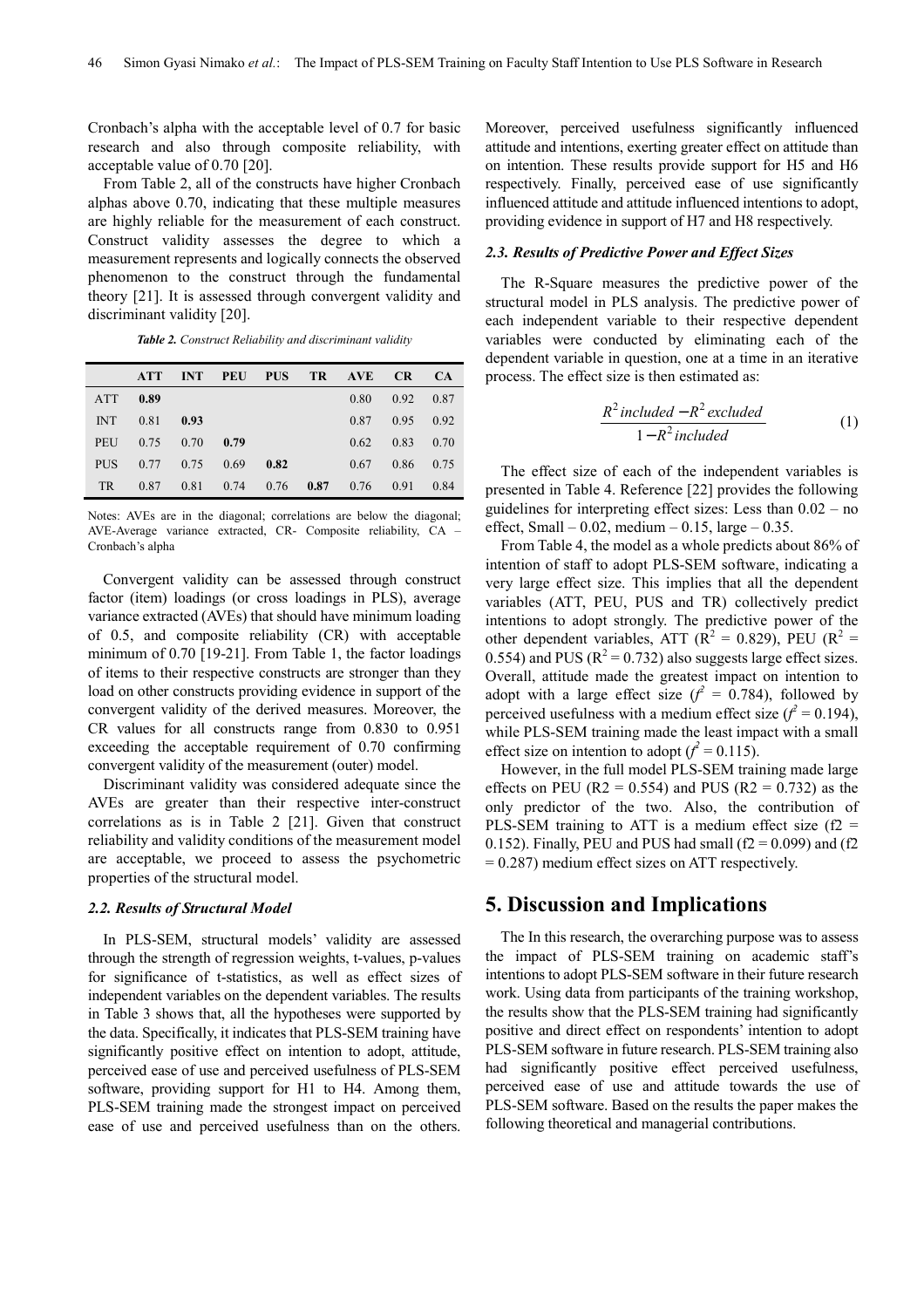| <b>Hypothesis</b> | Path                  | <b>Regression weight</b> | <b>Standard Error</b> | <b>T</b> Statistics | p-value    | <b>Remarks</b> |
|-------------------|-----------------------|--------------------------|-----------------------|---------------------|------------|----------------|
| H1                | $TR \geq PUS$         | 0.856                    | 0.009                 | 97.775              | $0.000***$ | Supported      |
| H2                | $TR \rightarrow PFIJ$ | 0.741                    | 0.019                 | 38.611              | $0.000***$ | Supported      |
| H <sub>3</sub>    | $TR \geq ATT$         | 0.361                    | 0.035                 | 10.301              | $0.000***$ | Supported      |
| H <sub>4</sub>    | $TR \geq INT$         | 0.295                    | 0.033                 | 8.873               | $0.000***$ | Supported      |
| H <sub>5</sub>    | $PUS \geq ATT$        | 0.426                    | 0.037                 | 11.443              | $0.000***$ | Supported      |
| H <sub>6</sub>    | $PIIS \geq INT$       | 0.123                    | 0.022                 | 5.614               | $0.000***$ | Supported      |
| H7                | PEU > ATT             | 0.193                    | 0.022                 | 8.777               | $0.000***$ | Supported      |
| H <sub>8</sub>    | $ATT \geq INT$        | 0.586                    | 0.036                 | 16.390              | $0.000***$ | Supported      |

*Table 3. Results of hypothesis testing* 

Note: ATT – attitude toward PLS-SEM software, INT – Intention to use PLS-SEM software, PEU – Perceived ease of use of PLS-SEM software, PUS – Perceived usefulness of PLS-SEM software, TR - PLS-SEM Training



Note: S. – significant relationships

*Figure 3. Results of hypothesis testing* 

| <b>Models</b>     | <b>Dependent variables</b> | $\mathbf{R}^2$<br>included | $\mathbf{R}^2$<br>excluded | $\mathbf{f}^2$ | <b>Remarks</b> |
|-------------------|----------------------------|----------------------------|----------------------------|----------------|----------------|
| Full model        | <b>INT</b>                 | 0.861                      | N/A                        | N/A            | Large effect   |
|                   | <b>PUS</b>                 | 0.732                      | N/A                        | N/A            | Large effect   |
|                   | <b>ATT</b>                 | 0.829                      | N/A                        | N/A            | Large effect   |
|                   | PEU                        | 0.554                      | N/A                        | N/A            | Large effect   |
| Model without PEU | <b>ATT</b>                 | 0.829                      | 0.812                      | 0.099          | Small effect   |
| Model without PUS | <b>ATT</b>                 | 0.829                      | 0.780                      | 0.287          | Medium effect  |
|                   | <b>INT</b>                 | 0.861                      | 0.834                      | 0.194          | Medium effect  |
| Model without ATT | <b>INT</b>                 | 0.861                      | 0.752                      | 0.784          | Large effect   |
| Model without TR  | <b>INT</b>                 | 0.861                      | 0.845                      | 0.115          | Small effect   |
|                   | <b>ATT</b>                 | 0.829                      | 0.803                      | 0.152          | Medium effect  |

*Table 4. Effect size analysis* 

Notes: \*\*\* significant at 0.001, \* significant at 0.05, effective size: 0 – none, 0.02 – small, 0.15 - medium, 0.35 – large [22], N/A – Not applicable

Theoretically, the paper makes three contributions. First, it has contributed to the literature on adoption and use of technology by testing the TAM in developing countries HIL, which is a new and under-researched context for the research problem. The findings confirm that, faculty members in developing countries who are new to SEM methodologies in general and PLS-SEM in particular can be influenced to develop positive attitudes and strong intentions to adopt PLS-SEM methodology and software through effective training in PLS-SEM.

Second, the paper advances our understanding of the external variables outside the individual that act as antecedents to intention to accept and use technology. More specifically, the study has demonstrated that training in the use of the technology in question (i.e. PLS-SEM software) can make a positive and direct effect on intentions to adopt the technology, and can indirectly have a positive and strong influence on adoption intentions through other significant antecedents in the adoption process such as perceived usefulness, perceived ease of use and attitude towards the technology in question.

The reason for the positive and direct relationship between PLS-SEM training and intentions to adopt PLS-SEM software could be explained through self-efficacy. Since people's behaviour is strongly influenced by their self-efficacy, which is the confidence in one's ability to perform a given task [23-24], it follows that PLS-SEM training could increase individual's belief in their ability to use PLS-SEM software in future research. This could in turn positively influence their intention to adopt a given technology [25]. Future research is needed to explore the moderating factors such as individual researcher's research philosophy, demography as well as academic discipline and research specialisations that are likely to influence the relationship between SEM training and intentions to adopt SEM technologies.

Three, apart from the new lights the study sheds, the results also confirm a number of previous studies regarding the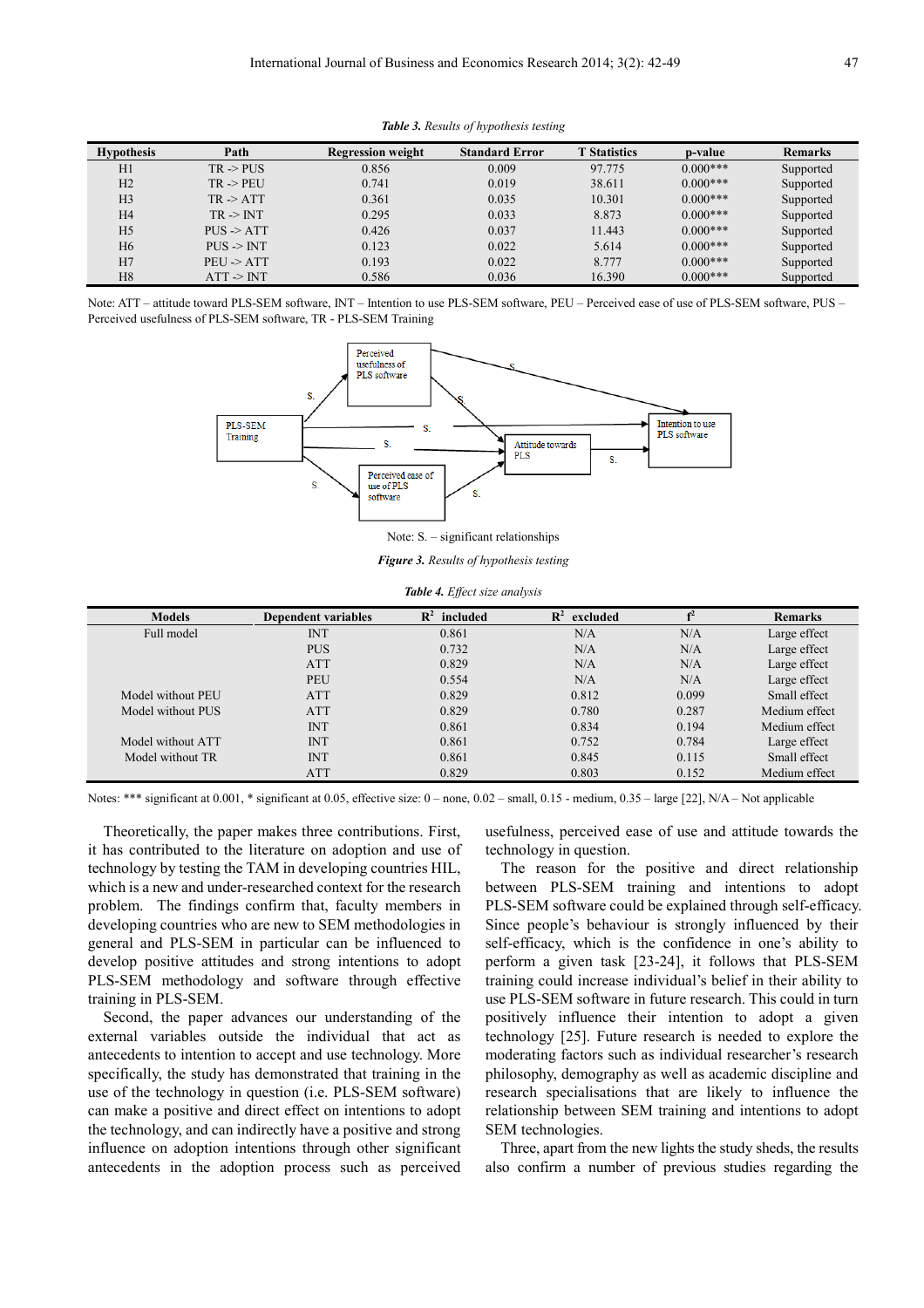positive effect of perceived usefulness on attitude [e.g., 6-8, 13], the positive effect of perceived ease of use on attitude [e.g., 13, 14] and the significance of attitude-intention relationship in general and in the context of technology adoption in particular [e.g., 12, 13, 25-27]. It has, therefore, demonstrated the applicability of the TAM framework in predicting individual's intentions to accept and use technology, confirming the claims of the applicability and efficacy of the TAM [6, 7]. In particular, in the present study, the finding that the TAM strongly predicts about 86% of adoption in a developing country HIL context. It contributes to the debate on the efficacy of the TAM that the basic TAM model continues to have the ability to predict individual's adoption of technology in spite of the limitations and extensions it has received over the years in the extant literature.

To management and other practitioners, the findings of the present study make two practical contributions. First, management of HIL, especially among faculty members who are new to SEM in many developing countries, can positively influence faculty members' intention to accept and use of second generation SEM data analysis methodologies by supporting them through effective training in PLS-SEM, CB-SEM and other similar methods in research. In order to realise its full potential benefits, such data analysis and research training workshops ought to have both the conceptual, knowledge-based component as well as the hands-on-experience and application component [15, 28].

The findings show that there are strong hopes that developing countries HIL faculty members who are relatively new to the use of SEM statistical software packages can be trained to acquire knowledge and skill for using SEM methodology in future research. Such training should be frequently organised and well-resourced. This will enable staff to effectively contribute to the current research in top tier academic and professional journals that publish rigorous, evidence-based, theory-driven research and empirical work. This will in turn help bridge the perceived global research-divide, especially between developing countries in Africa and their North American and European counterparts, who seem to have dominated, in terms of published papers and editorial positions, most of the top international journals for a long time [29, 30].

Second, the findings of the present study also imply that data analysis and similar research training workshops for researchers who are new to the use of SEM software should focus on three key areas. Thus, the training content should focus on developing positive attitude, greater perceived usefulness and ease of use towards the use of SEM softwares. One way to develop these three areas is for trainers to highlight the rationale and importance of any SEM software, the underlying theoretical foundations, the details of procedures involved, how to overcome fears and difficulties that come with the use of the software as well as providing opportunity for trainees to practice freely under supervision of other training assistants [28].

## **6. Limitations and Future Research**

While this study makes important contributions to theory and management of HIL, it is limited in context and in terms of variables captured. The use of participants in a PLS-SEM training at COLTEK, only one of the four campuses of UEW places some limit on the generalizability of the findings. Future research is recommended in attempting to study the impact of data analysis training workshop on participants' intention to adopt technology in other universities elsewhere in the world using larger population. Moreover, there are a number of other external factors that can affect the adoption of the PLS-SEM apart from the training in the use of technology. These factors may include individual researchers' research philosophy, demography as well as academic discipline and research specialisations. Future research should explore the extent to which these other factors can affect individual's technology adoption intentions.

## **7. Conclusion**

In this study the effect of PLS-SEM training on academic staff's intention to adoption PLS-SEM software in future research has been assessed. The findings have provided empirical evidence on the effect of external variables such as hands-on-training in the use of a given technology on individual's technology adoption process. It has confirmed the findings of many previous studies on the efficacy of the TAM framework. It has also extended the framework to a new context by demonstrating how constructs in the TAM could help predict faculty members' intention to adopt PLS-SEM software in their future research work in a developing country HIL context. The implications of the findings are important for management in two areas. One is the development of faculty research expertise through effective and periodic training, and the other is that, the training workshop should be hands-on, practical work focusing on influencing perceived usefulness, ease of use and attitude towards the use of the software. The study is limited in terms of generalizability of the findings in HIL in developing countries due to the fact that the sample used consisted of only academic staff of COLTEK, one of the campuses of UEW. Areas for future research have been suggested for future research on the role of SEM training on adoption of SEM software as a means of improving research quality and output of faculty members in HIL in developing countries.

## **References**

- [1] Nimako, S.G., Danso, H. and Donkor, F. (2013). Using Research Workshop to Assist Senior Members Develop Competence in Academic Writing in a Public University. Journal of Studies in Social Sciences, 5 (2), 301-327.
- [2] Lee, M. K. O., Cheung, C. M. K. and Chen, Z. (2005). Acceptance of Internet-based learning medium: The role of extrinsic and intrinsic motivation. Information & Management, 42, pp. 1095–1104.